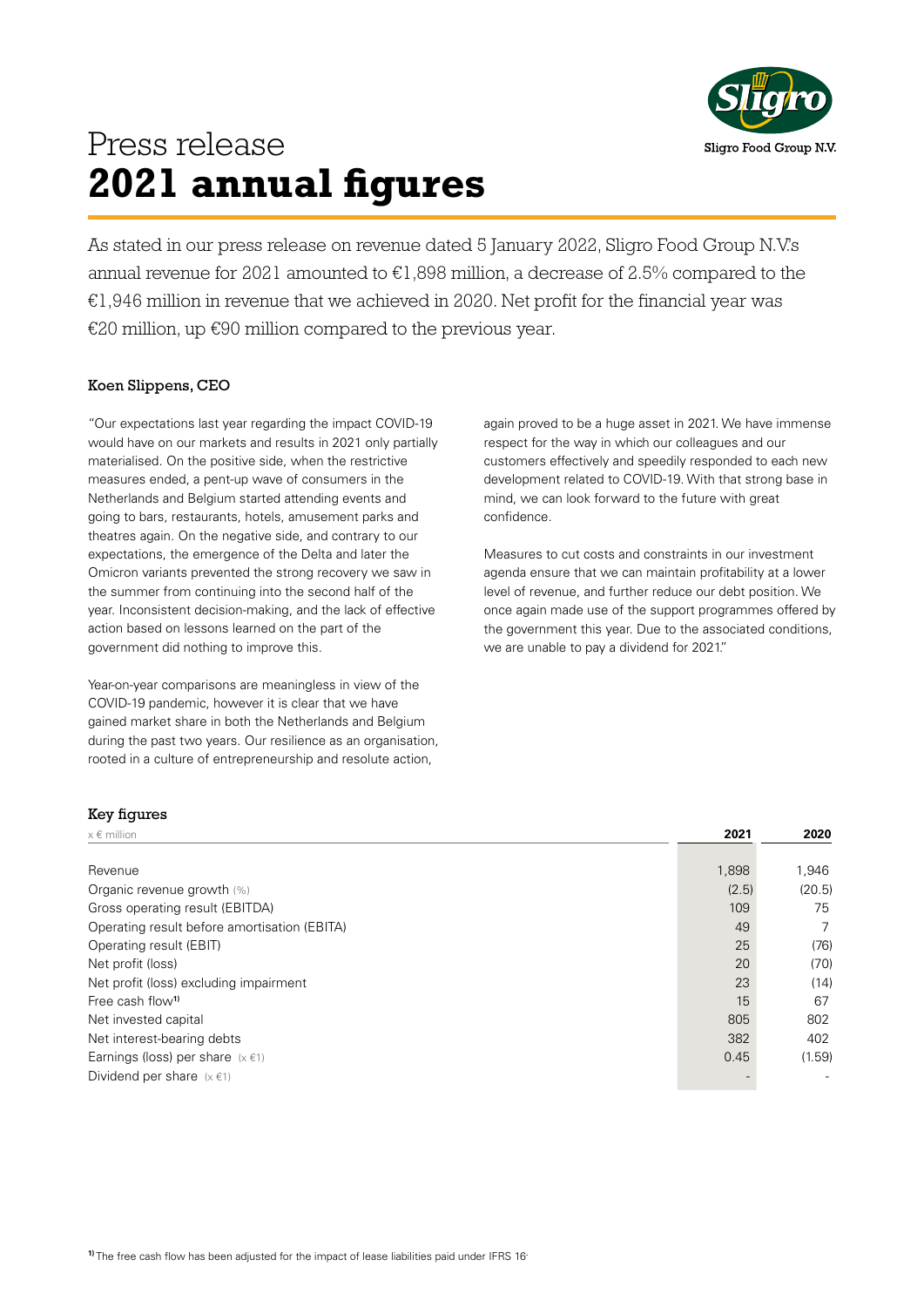In line with our '2025 Strategy', we will focus in 2022 on six key multi-year strategic themes, which will allow us to reap the benefits of the efforts made in previous years through a calm supply chain. We will concentrate on increasing revenue from existing customers as we seek to rebuild both revenue and returns post-COVID. We will continue the fine-tuning and roll-out of our new ERP landscape in Belgium. We will also maintain a strong focus on developing and exploiting our online proposition, to improve both the customer experience and marketing impact. At the same time, we will draw up the roadmap for a further digital transformation of Sligro Food Group over the next few years. Through our People Strategy, plenty of attention will again be paid to people and organisation. That applies not only to our current staff members, but also – by improving our positioning and communications in the labour market – to the new colleagues who join us. In terms of sustainability, we will develop a more focused long-term agenda, while also preparing for the new reporting requirements that will come into force in the near future.

#### Netherlands

We were unable to influence the general fall in demand due to the COVID-19 measures in our market, but thanks to our broadly-based customer portfolio, the combination of cash-and-carry and delivery services, and an entrepreneurial, positive attitude towards our customers, we performed better than many of our competitors and gained market share in almost all market segments.

After completing the integration of Heineken in terms of infrastructure and technology in 2020, we managed to migrate almost all customers to that new structure in 2021. And when the hospitality industry reopened, the benefits of all that effort were immediately apparent. Our customers are extremely appreciative of the new, integrated ordering environment and combined delivery and invoicing procedures.

Thanks to better integration of our delivery and cash-andcarry operations, we are now able to offer our customers in the regions a higher level of service. That had an immediate positive impact in 2021, when we were able to welcome more new customers in the cash-and-carry segment and increase sales to existing customers. Further improvements to the product range and promotions were made under the 'Next Gen Cash-and-Carry' programme and, although we were somewhat hindered by investment constraints due to COVID-19, we also continued the further conversion of cash-and-carry outlets that have not yet been renovated.

#### Belgium

COVID-19 also had a major impact in Belgium again in 2021. The drop in revenue was significant, particularly in respect

of the delivery services and JAVA, which has historically been a major player in the healthcare and catering markets. In general though, we are pleased with the underlying trend and the positive developments achieved in Belgium on our path to sustainable profitability. In 2021, we concentrated mainly on further integrating our activities. We have largely completed harmonisation of the product range offers of ISPC and Sligro and have now made a start on including JAVA's product range as well. Within the supply chain structure, we are taking action to increasingly route that product range through the central distribution centre in Veghel, resulting in higher efficiencies with each new addition. At JAVA, we focused on setting up account management and relationship management, modified Van Hoeckel and Culivers concepts to make them comply with Belgian standards and again devoted a great deal of time to preparing for the introduction of SAP in Belgium.

#### Results

Expressed as a percentage of revenue, our gross profit increased by 2.3% to 26.3%. This increase was caused partly by shifts in the mix of the different customer segments and between cash-and-carry and the delivery services, and partly by other factors. The decrease in the share of tobacco products accounts for roughly 0.4% of that increase. In 2021, we took over operating responsibility from our fresh partner Smeding. As a result, we now have a higher gross profit, but our costs are higher as well. This change took place at the start of the second quarter and had a positive year-on-year impact on gross profit of 0.3%.

We managed to reduce the negative impact of unsaleable products by €2 million compared to last year. As a percentage of revenue, this led to a 0.1% improvement over last year. The actions we took in 2021 to improve the return on promotions paid off. We once again managed to improve our procurement conditions and we were able to pass on part of the increases in transport, staff and energy expenses in the selling price.

On balance, costs, including depreciation and amortisation, were down €68 million on last year. As a percentage of revenue, that means a decrease of 2.9% to 25.3%. If we omit the impact of impairment in both years, costs decreased by €9 million. As a percentage of revenue, that is an increase of 0.2% to 25.1%. While the reduction in the share of tobacco products and the change to our collaboration with Smeding increased the relative gross profit margin, there was also a relative cost increase of 0.6% of revenue. Comparable costs expressed as a percentage of revenue showed a clear drop.

Employee expenses were €4 million lower than in the previous year. In the Netherlands and Belgium, as in the previous year, we took advantage of the NOW and TWO wage subsidy schemes to compensate for the impact of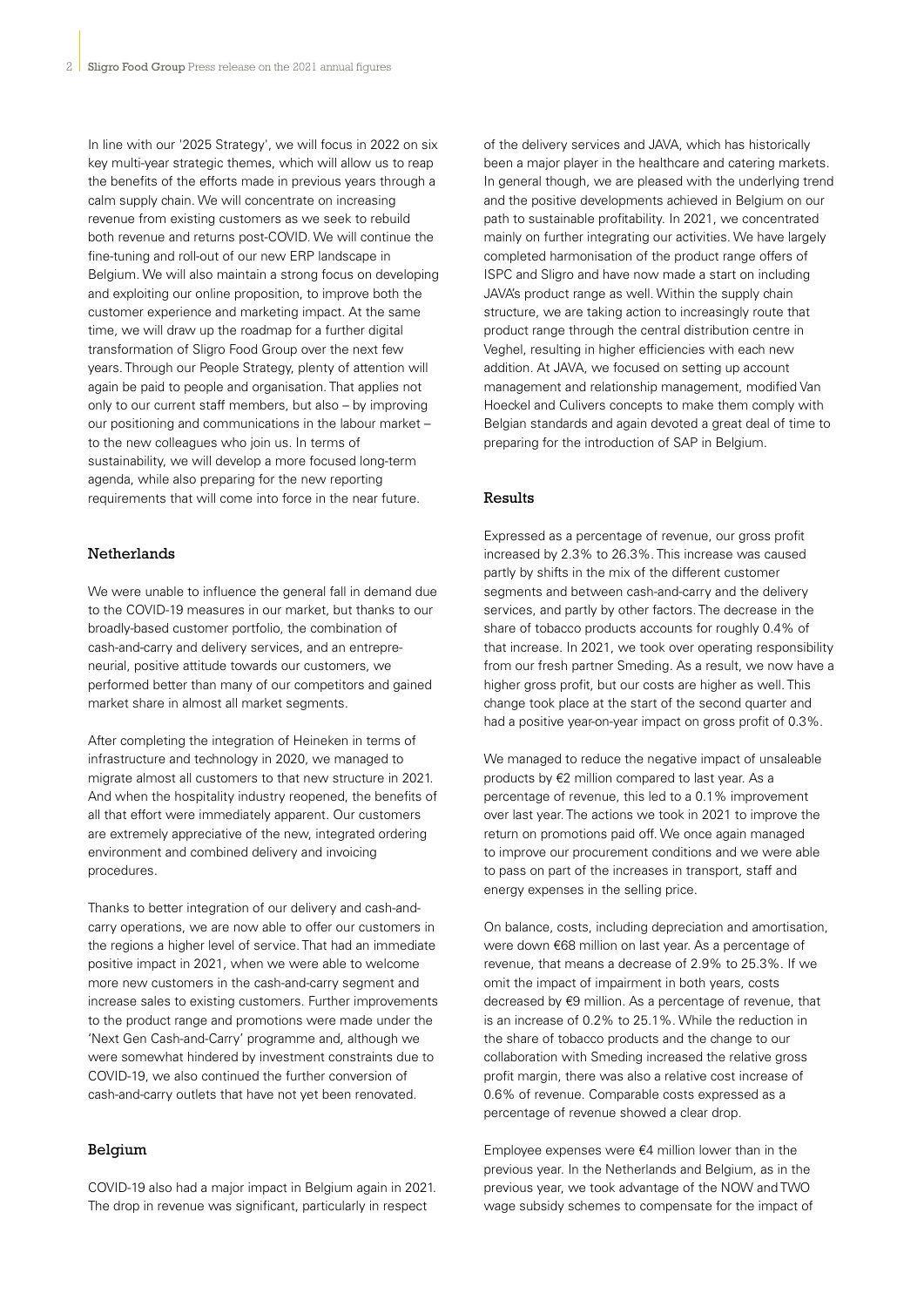lower revenue. In 2021, the total value of this support amounted to €29 million (2020: €26 million). Last year in Belgium, we incurred restructuring costs of €2 million for Océan Marée.

Logistics costs increased by €5 million compared to the previous year. This increase was partly caused by a significant rise in the rates charged by our carriers, who were confronted by considerably higher drivers' wages and diesel fuel prices. There were also long periods when the hospitality industry had to limit opening hours and the number of customers on premises. In terms of delivery runs, there is high activity in these phases, but the average drop size is much smaller, which increases the (relative) cost.

Selling costs declined on balance by €7 million compared to the previous year. The cost of doubtful debts decreased by over €2 million. Where possible, we facilitated our customers by offering payment agreements in the form of deferring or spreading costs. That trust we placed in them has certainly not been betrayed given that almost all these customers paid their outstanding balances in line with agreements as soon as they could. Smarter choices in terms of our marketing activities and even greater flexibility in matching the rhythm of the lockdowns resulted in worthwhile cost reductions. Unfortunately, some of our events for customers had to be cancelled as well, which also had the effect of lowering costs.

Impairment fell by €59 million compared to the previous year. We have had to adjust short-term projections downwards due to the ongoing COVID impact, resulting in an impairment of €3 million for Belgium in 2021. However, given the positive developments in Belgium in 2021 and our forecast for the coming years, we are convinced that we can be operating profitably there within a few years.

Depreciation and amortisation decreased by €8 million compared to a year earlier. The investment constraints that we have imposed on ourselves for almost two years now in response to COVID resulted in a significant decrease in depreciation.

Other operating income increased by €3 million compared to the previous year, while book profit from sales transactions for vacant property and unused assets was €2 million higher than in the previous year. Within the partnership with Heineken, we have now settled some administratively burdensome periodic payments in one lump-sum payment, leading to a one-off income flow of  $€1$  million

Financial income and expenses increased on balance by €3 million compared to the previous year. Interest and finance costs decreased by €2 million, partly due to the reduced debt position. The result of our participations increased on balance by €1 million.

As a result of the above, net profit came in at €20 million in 2021, an increase of €90 million compared to last year. Earnings per share are calculated on the average number of shares in issue (externally) and amount to a profit of €0.45, compared to a loss of €1.59 in 2020.

In the fourth quarter of 2020, we used the option to defer tax payments. This resulted in a deferred position of €13 million that was settled after the summer of 2021. As of year-end 2021, we no longer have a deferred position. Based on our expectations for the recovery in 2022, we have chosen to anticipate by maintaining our year-end inventories at a higher level in cases where we can do so without exposing ourselves to a significant risk of unsaleable product. That resulted in a higher operating capital at year-end.

The focused choices in our investment programme resulted in a gross investment cash flow of €44 million in 2021 (2020: €72 million). However, this was offset this year by limited income from the sale of decommissioned assets or sale-and-lease-back constructions like those used in 2020. As a result, the net investment cash flow came in at  $€37$  million (2020;  $€10$  million)

We have generated a free cash flow of €15 million on balance, which we used to lower our net interest-bearing debt. As a result, with a ratio of net interest-bearing debt/ EBITDA of 1.8 at year-end, we remained well below the basic covenants agreed with our financiers.

#### Outlook

The first few months of 2022 will be dominated by the reopening of our sales markets. As of the start of the year, the measures taken to combat COVID-19 in the Netherlands and Belgium are still in full force, which is putting pressure on our revenue and results. However, they are now being gradually eased. Preparing and successfully executing this restart will require a great deal of our attention, given the product and staff shortages in the market.

We expect cost-induced inflation to be significant in 2022. Last year's disruptions to global supply chains and shortages of raw materials will lead to sharp rises in the purchase prices of products and services. On top of this come wage increases due to labour market scarcity and rising energy prices. We expect these price rises to work their way along the chain and ultimately be reflected in consumer prices. Naturally, our procurement teams will assess all price developments keenly and investigate the accuracy of the supporting arguments.

One thing we have learned in the past couple of years is that it is impossible to make predictions during the COVID-19 pandemic. We will therefore refrain from making predictions about how it will affect our annual revenue and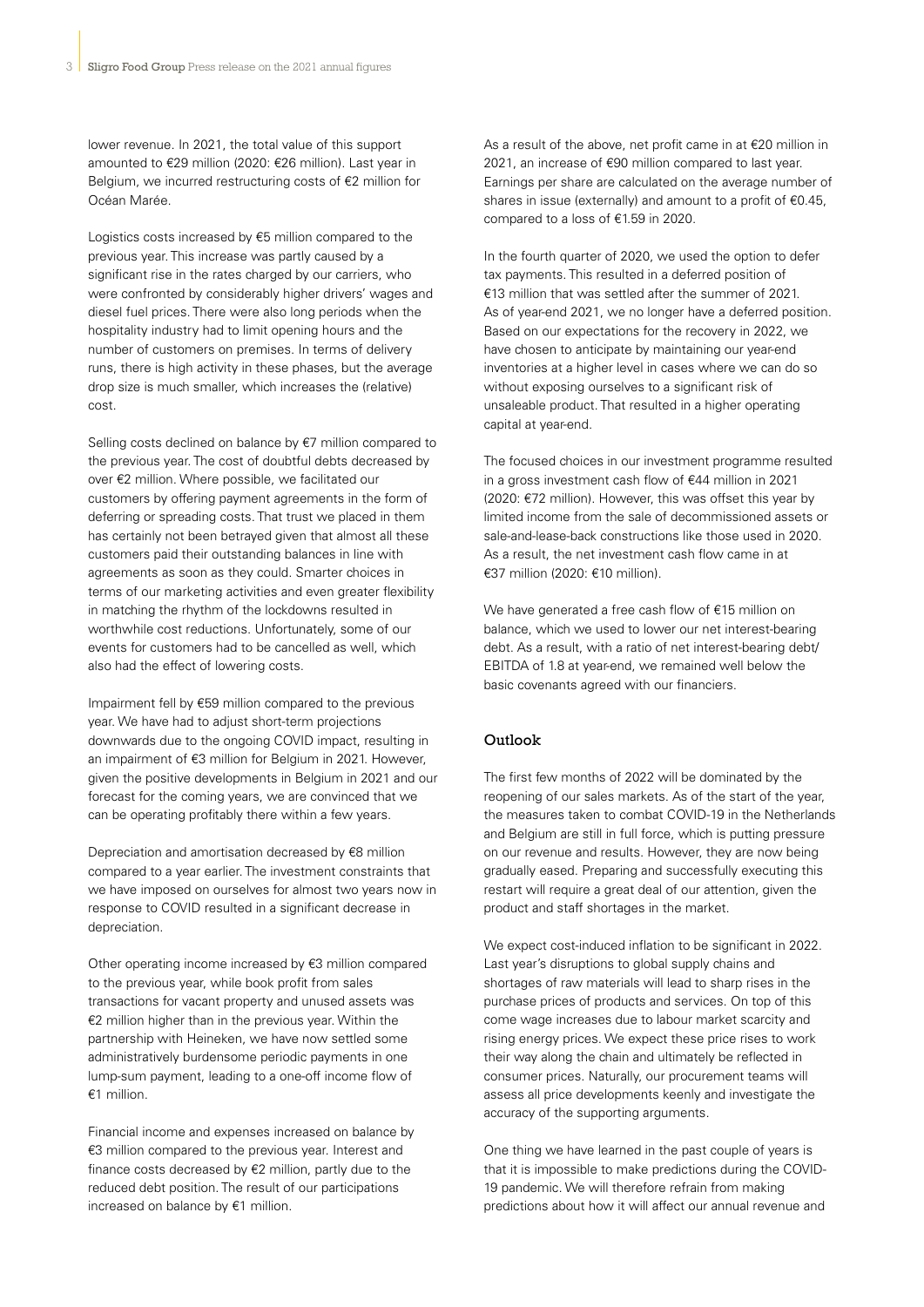results. For the longer term, we remain entirely positive about how our markets will develop and our position within them. We have a strong market position, which is something we believe we can turn to our advantage in a crisis. Based on our multi-year strategy, we see clear opportunities to grow revenue and profitability in both the Netherlands and Belgium. Our cost base has improved and we know exactly how to win and retain extremely attractive customers in both the Netherlands and Belgium.

We are proud of what we have achieved together and have every confidence in our strong potential for achievement in the years to come, based on this powerful position. So our annual theme for 2022 is **Moving forward together!**

We published the 2021 annual report this morning. Comments on the annual figures will follow today at an online press conference and an online analyst meeting. The presentation that will be given is available at www.sligrofoodgroup.nl.

In our trading update of 21 April 2022, we will go into developments in the first quarter of 2022 in greater detail, and we will publish our interim figures on 21 July 2022.

Veghel, 3 February 2022

On behalf of the Executive Board of Sligro Food Group N.V.

Koen Slippens Rob van der Sluijs

Tel: +31 413 34 35 00 www.sligrofoodgroup.nl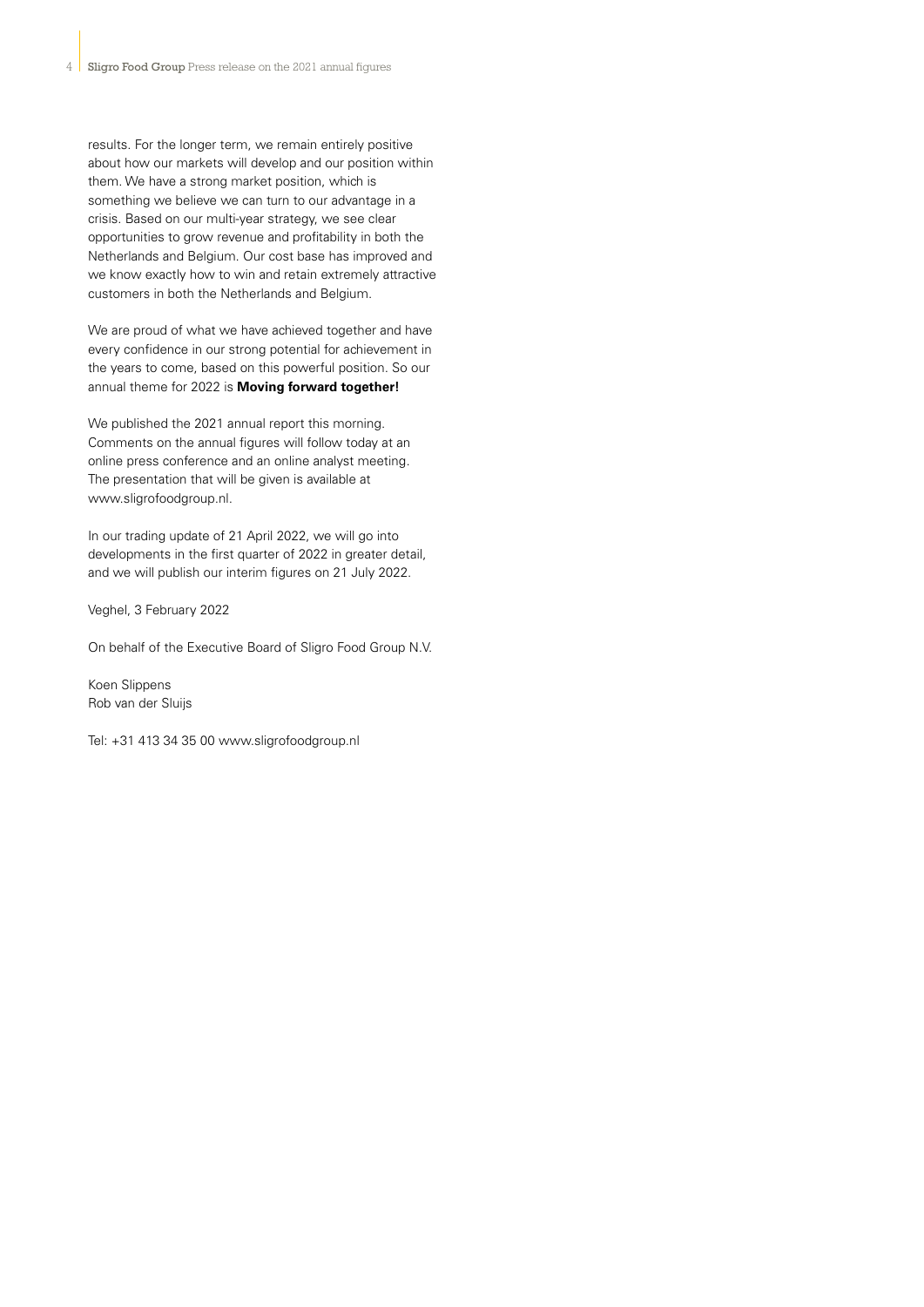# Appendices

| Consolidated statement of profit or loss                                             |    |
|--------------------------------------------------------------------------------------|----|
| Consolidated statement of comprehensive income                                       |    |
| Consolidated statement of cash flows                                                 | 8  |
| Consolidated statement of financial position                                         | 9  |
| Consolidated statement of changes in shareholders' equity before profit distribution | 10 |
| Segment reporting                                                                    | 11 |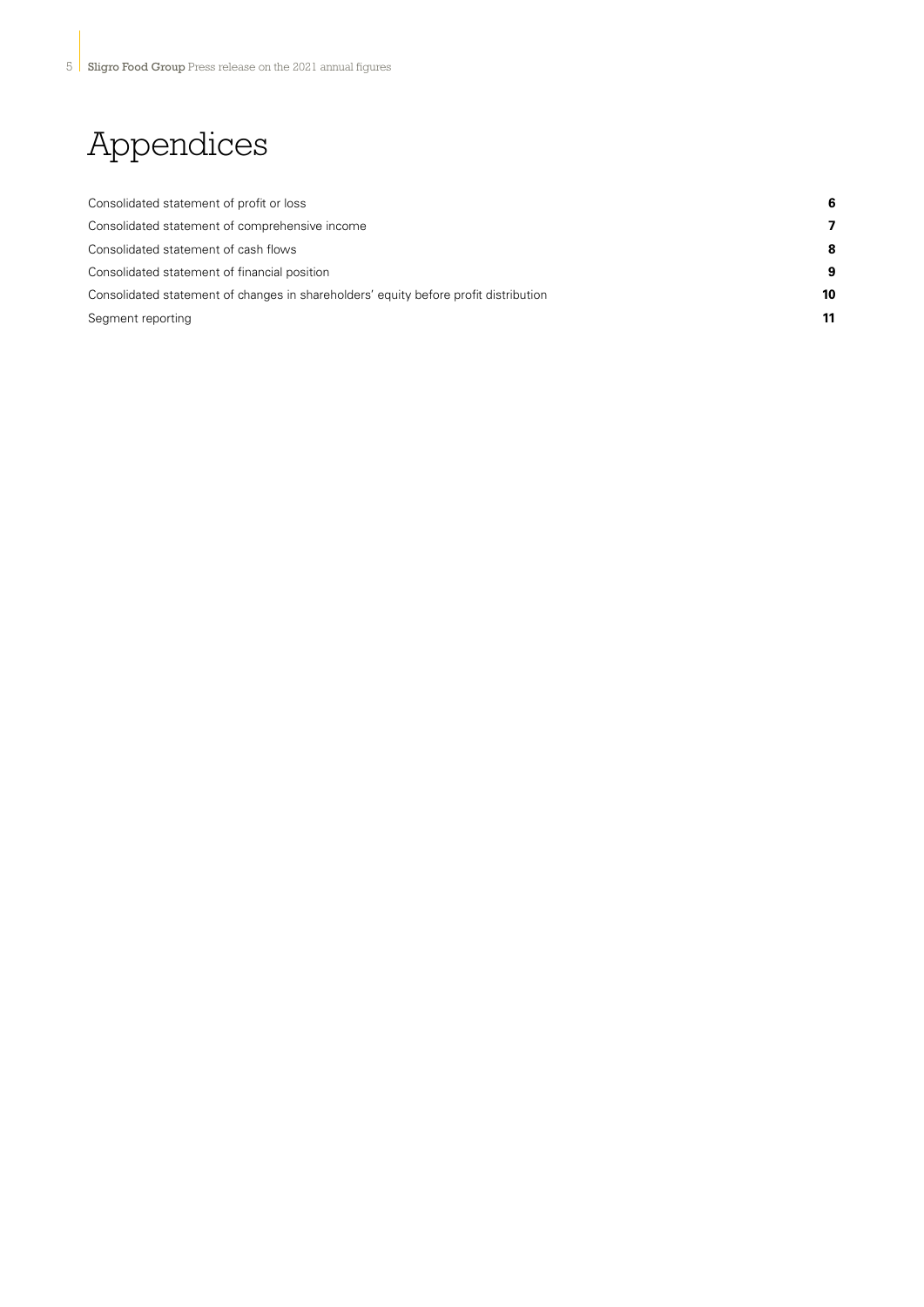# Consolidated statement of profit or loss

| $x \in$ million                                                       | 2021           | 2020      | 2019      |
|-----------------------------------------------------------------------|----------------|-----------|-----------|
| Continuing operations                                                 |                |           |           |
| Revenue                                                               | 1,898          | 1,946     | 2,395     |
| Cost of sales                                                         | (1,400)        | (1, 478)  | (1, 811)  |
| <b>Gross profit</b>                                                   | 498            | 468       | 584       |
| <b>Other operating income</b>                                         | 7              | 4         | 13        |
| Employee expenses                                                     | (226)          | (230)     | (275)     |
| Premises costs                                                        | (29)           | (31)      | (30)      |
| Selling costs                                                         | (10)           | (17)      | (20)      |
| Logistics costs                                                       | (91)           | (86)      | (112)     |
| General and administrative expenses                                   | (40)           | (33)      | (33)      |
| Depreciation of property, plant and equipment and right-of-use assets | (60)           | (68)      | (60)      |
| Amortisation of intangible assets                                     | (21)           | (21)      | (22)      |
| Impairment of property, plant and equipment                           | (0)            | 0         | (1)       |
| Impairment of goodwill and other intangible assets                    | (3)            | (62)      |           |
| <b>Total operating costs</b>                                          | (480)          | (548)     | (553)     |
| <b>Operating result</b>                                               | 25             | (76)      | 44        |
| Finance income                                                        | $\overline{0}$ | 0         | 0         |
| Finance costs                                                         | (7)            | (9)       | (7)       |
| Share in the result of associates                                     | 8              | 7         | 5         |
| Pre-tax profit (loss)                                                 | 26             | (78)      | 42        |
|                                                                       |                |           |           |
| Income taxes<br>Profit (loss) from continuing operations              | (6)<br>20      | 8<br>(70) | (8)<br>34 |
|                                                                       |                |           |           |
| Discontinued operations                                               |                |           |           |
| Profit (loss) from discontinued operations                            |                |           | (1)       |
| Net profit (loss)                                                     | 20             | (70)      | 33        |
| Profit (loss) attributable to shareholders of the company             | 20             | (70)      | 33        |
| $\times \in$                                                          | 2021           | 2020      | 2019      |
| Details per share                                                     |                |           |           |
| Basic earnings (losses) per share                                     | 0.45           | (1.59)    | 0.75      |
| Diluted earnings (losses) per share                                   | 0.45           | (1.58)    | 0.75      |
|                                                                       |                |           |           |
| Basic earnings (loss) per share from continuing operations            | 0.45           | (1.59)    | 0.78      |
| Diluted earnings (loss) per share from continuing operations          | 0.45           | (1.58)    | 0.78      |
| Dividend proposed                                                     |                |           | 0.55      |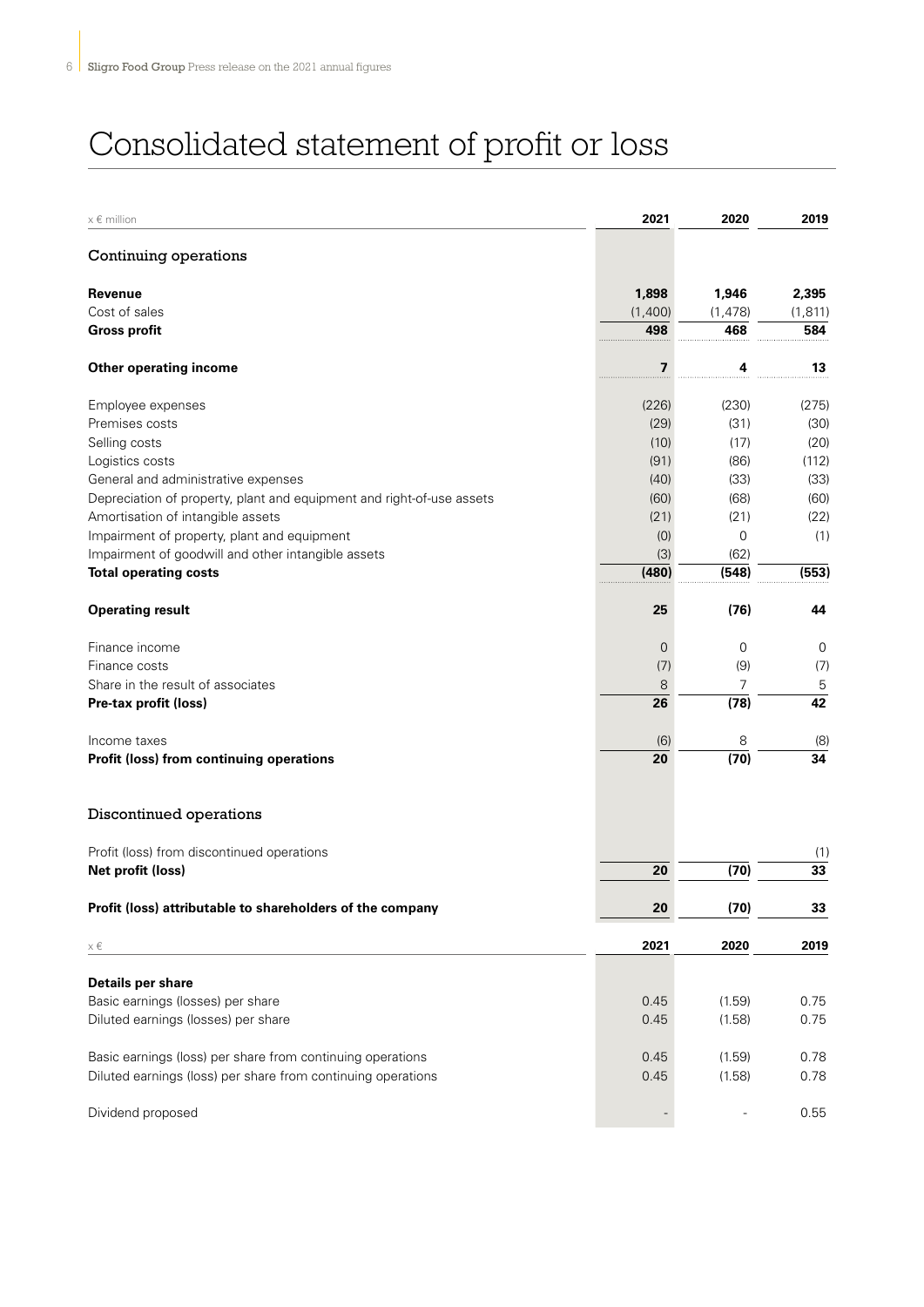# Consolidated statement of comprehensive income

| $x \in$ million                                                                      | 2021 | 2020 | 2019 |
|--------------------------------------------------------------------------------------|------|------|------|
| Net profit (loss)                                                                    | 20   | (70) | 33   |
| Items that have been or may be reclassified<br>to profit or loss:                    |      |      |      |
| Cash flow hedges, after tax                                                          |      |      |      |
| Other comprehensive income that will be<br>reclassified to profit or loss, after tax |      |      |      |
| <b>Comprehensive income</b>                                                          | 20   | (69) | 34   |
| Comprehensive income for the financial year                                          | 20   | (69) | 34   |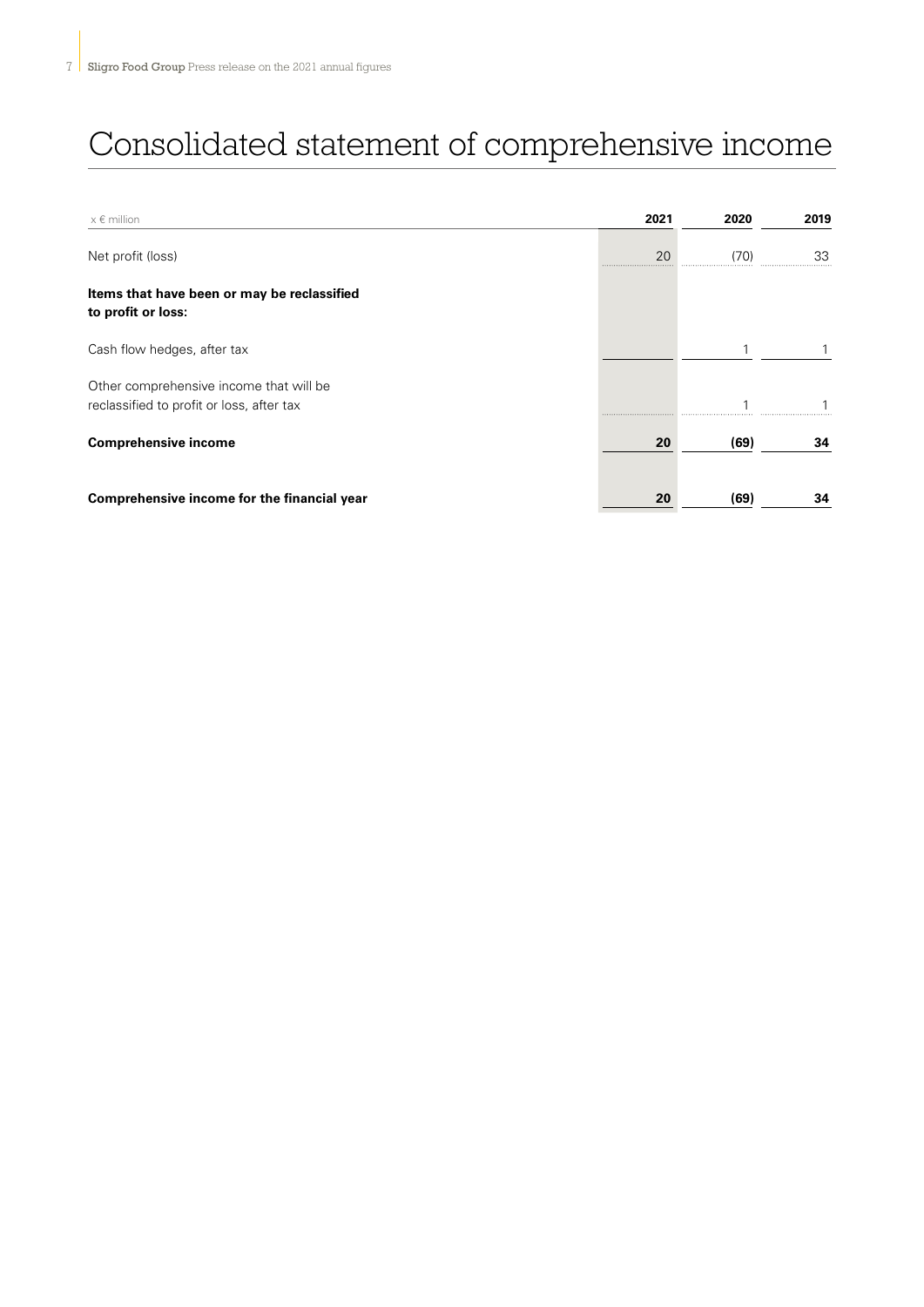### Consolidated statement of cash flows

| $x \in$ million                                                                | 2021           | 2020         | 20191)     |
|--------------------------------------------------------------------------------|----------------|--------------|------------|
| Receipts from customers                                                        | 2,162          | 2,312        | 2,749      |
| Receipts from other operating income                                           | 3              | $\Omega$     | $\sqrt{2}$ |
|                                                                                | 2,165          | 2,312        | 2,756      |
| Payments to suppliers                                                          | (1,802)        | (1,936)      | (2,324)    |
| Payments to employees                                                          | (128)          | (129)        | (131)      |
| Payments to the government <sup>2)</sup>                                       | (164)          | (150)        | (166)      |
|                                                                                | (2,094)        | (2, 215)     | (2,621)    |
| Net cash flow from business operations                                         | 71             | 97           | 135        |
| Interest paid                                                                  | (2)            | (5)          | (7)        |
| Dividends received from participations                                         | 5              | 4            | 5          |
| Income tax received (paid)                                                     | (1)            | 5            | (1)        |
| Net cash flow from operating activities                                        | 73             | 101          | 132        |
| Acquisitions of subsidiaries                                                   | $\overline{0}$ | (0)          | (52)       |
| Proceeds from sales of subsidiaries                                            | $\Omega$       | 1            | 1          |
| Purchase of property, plant and equipment                                      | (21)           | (45)         | (105)      |
| Proceeds from disposal of property, plant and equipment                        | $\overline{7}$ | 62           | 46         |
| Purchase of intangible assets                                                  | (23)           | (27)         | (20)       |
| Purchase of interests in and loans to associates                               | $\Omega$       | (2)          |            |
| Other receipts from sales of interests in and repayment of loans by associates | $\overline{2}$ |              | 3          |
| Net cash flow from investing activities                                        | (35)           | (10)         | (127)      |
| Long-term borrowings drawn                                                     | $\overline{0}$ | $\Omega$     | 50         |
| Repayments on long-term borrowings                                             | $\overline{0}$ | (67)         | (14)       |
| Change in treasury shares                                                      |                | 1            | (1)        |
| Lease liabilities paid                                                         | (23)           | (23)         | (18)       |
| Dividend paid                                                                  |                |              | (62)       |
| Net cash flow from financing activities                                        | (22)           | (89)         | (45)       |
|                                                                                |                |              |            |
| Change in cash, cash equivalents and short-term borrowings                     | 16             | $\mathbf{2}$ | (40)       |
| Opening balance                                                                | (5)            | (7)          | 33         |
| <b>Closing balance</b>                                                         | 11             | (5)          | (7)        |

**1)** Contains the cash flows from both continuing and discontinued operations.

**2)** Includes the payment of €28 million (2020: €19) received from the government under the NOW wage subsidy scheme.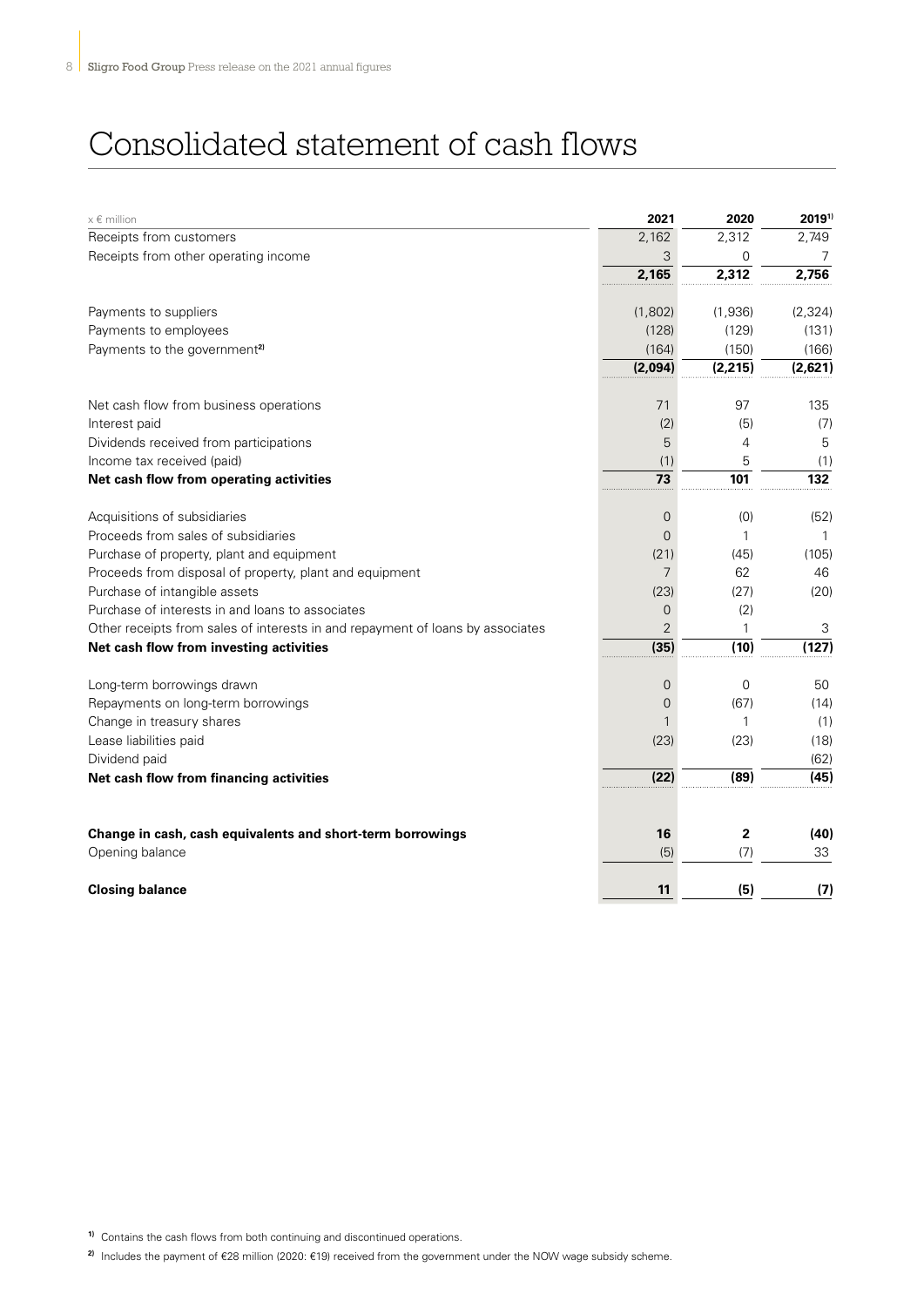# Consolidated statement of financial position

| $x \in$ million                                 | 31<br><b>December</b><br>2021 | 31<br><b>December</b><br>2020 | 28<br><b>December</b><br>2019 |
|-------------------------------------------------|-------------------------------|-------------------------------|-------------------------------|
|                                                 |                               |                               |                               |
| Assets                                          |                               |                               |                               |
| Goodwill                                        | 125                           | 125                           | 168                           |
| Other intangible assets                         | 146                           | 149                           | 163                           |
| Property, plant and equipment                   | 282                           | 299                           | 362                           |
| Right-of-use assets                             | 211                           | 216                           | 176                           |
| Investments in associates                       | 55                            | 54                            | 50                            |
| Other non-current financial assets              | 7                             | 8                             | 10                            |
| Deferred tax assets                             | 0                             | 2                             |                               |
| <b>Total non-current assets</b>                 | 826                           | 853                           | 929                           |
| Inventories                                     | 226                           | 188                           | 230                           |
| Trade and other receivables                     | 131                           | 111                           | 228                           |
| Other current assets                            | 36                            | 30                            | 46                            |
| Income tax                                      | 0                             | 1                             | 3                             |
| Cash and cash equivalents                       | 12                            | 13                            | 19                            |
|                                                 | 405                           | 343                           | 526                           |
| Assets held for sale                            | 2                             | 2                             |                               |
| <b>Total current assets</b>                     | 407                           | 345                           | 526                           |
| <b>Total assets</b>                             | 1,233                         | 1,198                         | 1,455                         |
| Liabilities                                     |                               |                               |                               |
| Paid-up and called-up capital                   | 3                             | 3                             | 3                             |
| Share premium                                   | 31                            | 31                            | 31                            |
| Other reserves                                  | (4)                           | (5)                           | (7)                           |
| Retained earnings                               | 423                           | 403                           | 473                           |
| <b>Total equity</b>                             | 453                           | 432                           | 500                           |
| Deferred tax liabilities                        | 22                            | 22                            | 26                            |
| Employee benefits provision                     | 2                             | 2                             | 2                             |
| Other non-current provisions                    | 0                             | $\mathbf 0$                   | $\mathbf 0$                   |
| Long-term borrowings                            | 160                           | 160                           | 160                           |
| Non-current lease liabilities                   | 214                           | 218                           | 174                           |
| <b>Total non-current liabilities</b>            | 398                           | 402                           | 362                           |
| Current provisions                              | 0                             | 3                             | 8                             |
| Current portion of long-term borrowings         |                               |                               | 77                            |
| Short-term borrowings                           | $\mathbf{1}$                  | 18                            | 26                            |
| Current lease liabilities                       | 20                            | 19                            | 15                            |
| Trade and other payables                        | 255                           | 217                           | 350                           |
| Income tax                                      | 3                             | 1                             | 0                             |
| Other taxes and social security contributions   | 22                            | 37                            | 33                            |
| Other liabilities, accruals and deferred income | 81                            | 69                            | 84                            |
| <b>Total current liabilities</b>                | 382                           | 364                           | 593                           |
| <b>Total liabilities</b>                        | 1,233                         | 1,198                         | 1,455                         |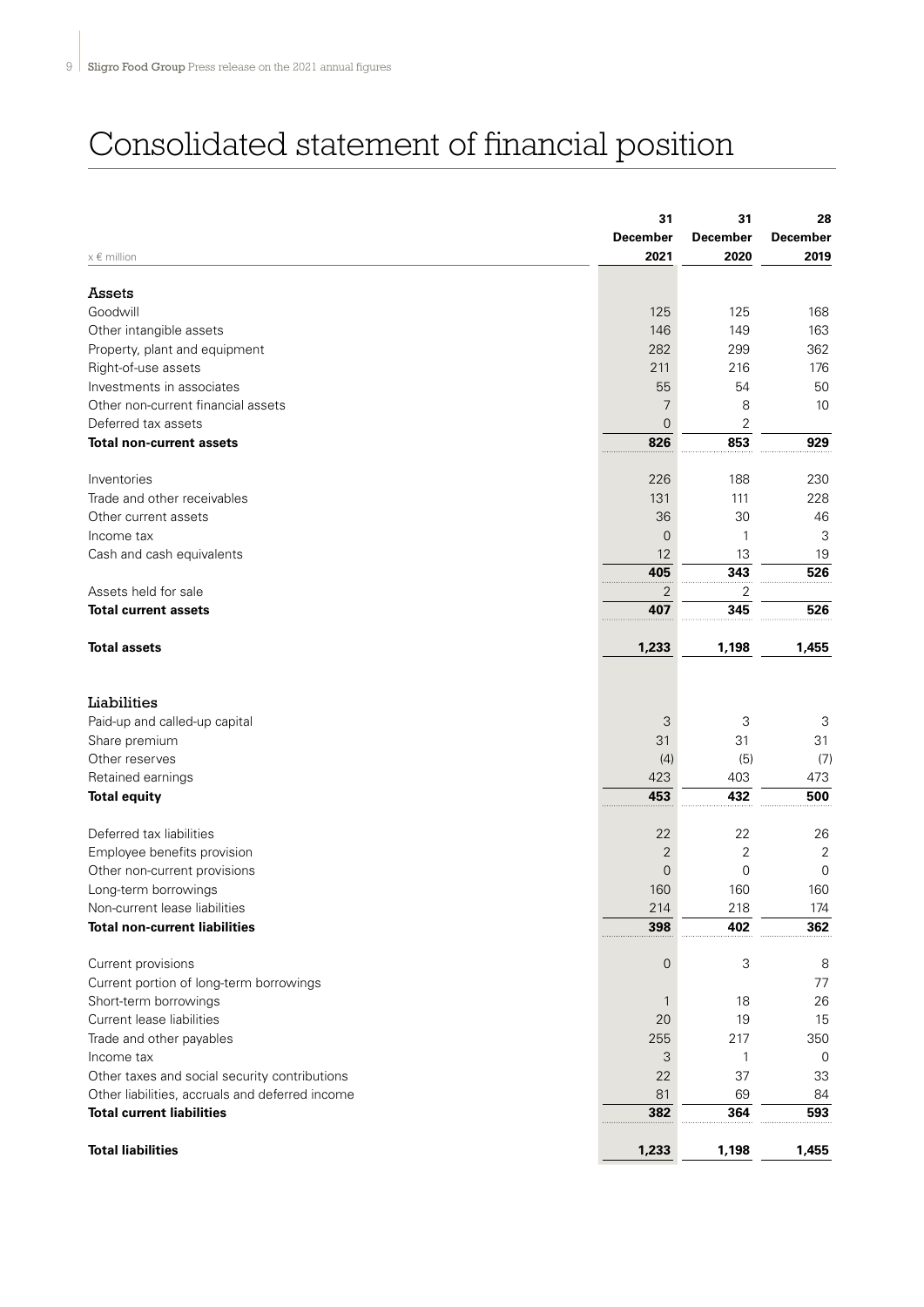# Consolidated statement of changes in shareholders' equity

| $x \in$ million                                         | Paid-up and<br>called-up<br>capital | <b>Share</b><br>premium | Other<br>reserves | Retained<br>earnings    | <b>Total</b>      |
|---------------------------------------------------------|-------------------------------------|-------------------------|-------------------|-------------------------|-------------------|
|                                                         |                                     |                         |                   |                         |                   |
| <b>Balance as at 28 December 2019</b>                   | 3                                   | 31                      | (7)               | 473                     | 500               |
| Share-based payments                                    |                                     |                         |                   |                         |                   |
| Dividend paid                                           |                                     |                         |                   |                         |                   |
| Treasury share transactions<br>Transactions with owners | $\mathbf 0$                         | $\mathbf 0$             | 1                 | $\mathbf 0$<br>$\Omega$ | 1<br>$\mathbf{1}$ |
|                                                         |                                     |                         |                   |                         |                   |
| Profit (loss) for the financial year                    |                                     |                         |                   | (70)                    | (70)              |
| Cash flow hedge                                         |                                     |                         |                   |                         |                   |
| Total realised and unrealised results                   | 0                                   | $\overline{0}$          | 1                 | (70)                    | (69)              |
| <b>Balance as at 31 December 2020</b>                   | 3                                   | 31                      | (5)               | 403                     | 432               |
| Share-based payments<br>Dividend paid                   |                                     |                         |                   |                         |                   |
| Treasury share transactions                             |                                     |                         |                   | $\mathbf 0$             |                   |
| Transactions with owners                                | $\mathsf{O}\xspace$                 | $\mathbf 0$             |                   | $\Omega$                | $\mathbf{1}$      |
| Profit (loss) for the financial year                    |                                     |                         |                   | 20                      | 20                |
| Cash flow hedge                                         |                                     |                         |                   |                         | $\Omega$          |
| Total realised and unrealised results                   | $\overline{0}$                      | $\overline{0}$          | $\overline{0}$    | 20                      | 20                |
| <b>Balance as at 31 December 2021</b>                   | 3                                   | 31                      | (4)               | 423                     | 453               |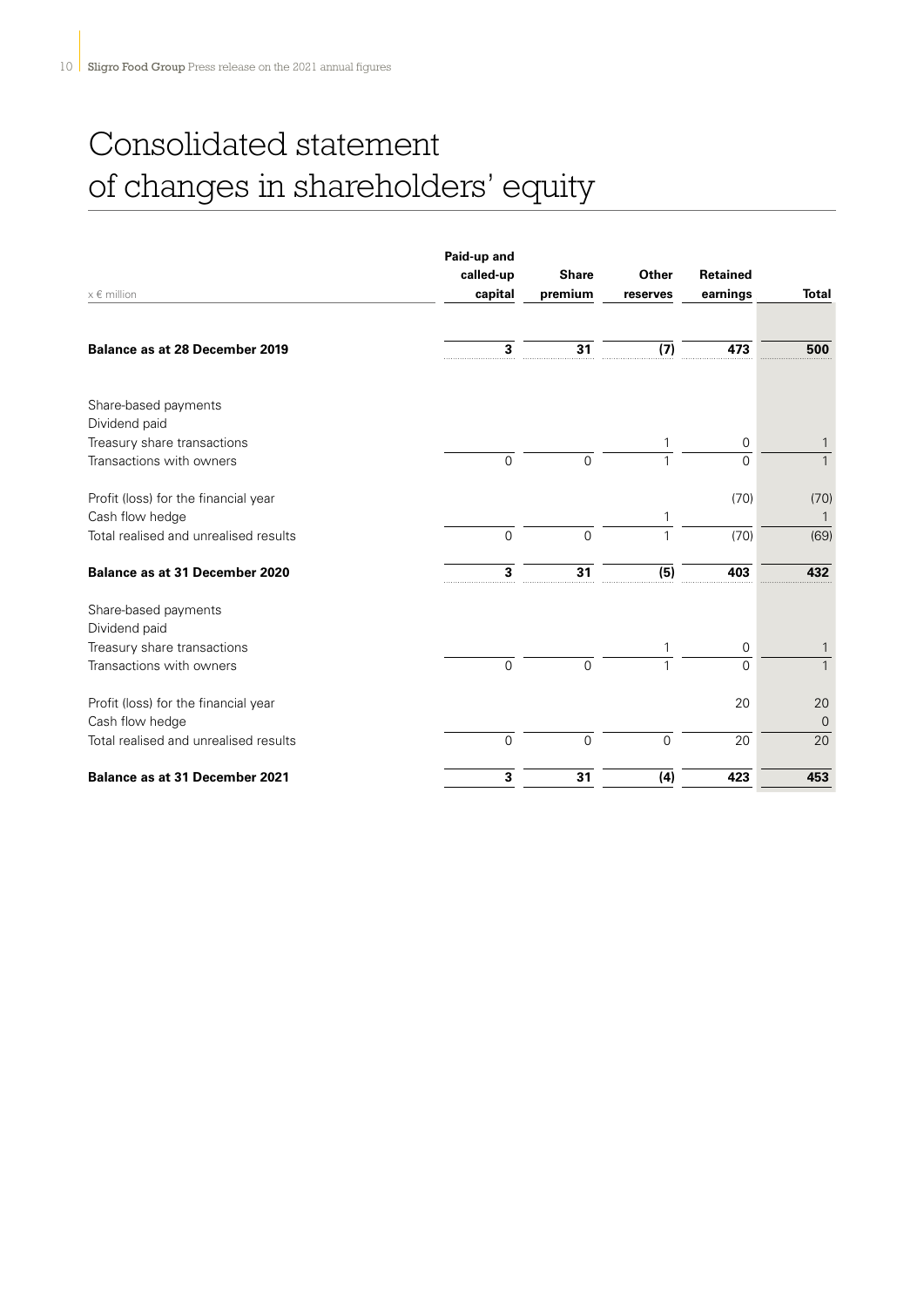### Segment reporting

|                                              |       | <b>Netherlands</b> |        | <b>Belgium</b> |       | <b>Group</b> |
|----------------------------------------------|-------|--------------------|--------|----------------|-------|--------------|
| $x \in$ million                              | 2021  | 2020               | 2021   | 2020           | 2021  | 2020         |
|                                              |       |                    |        |                |       |              |
| Revenue                                      | 1,730 | 1,777              | 168    | 169            | 1,898 | 1,946        |
| Gross profit as % of revenue                 | 26.4  | 24.0               | 24.9   | 24.5           | 26.3  | 24.0         |
| Gross operating result (EBITDA)              | 110   | 78                 | (1)    | (3)            | 109   | 75           |
| Operating result before amortisation (EBITA) | 58    | 18                 | (9)    | (11)           | 49    | 7            |
| Operating result (EBIT)                      | 38    | (3)                | (13)   | (73)           | 25    | (76)         |
| Net profit (loss)                            | 31    | (3)                | (11)   | (67)           | 20    | (70)         |
| Average net invested capital                 | 749   | 760                | 54     | 92             | 803   | 852          |
| EBITDA as % of revenue                       | 6.4   | 4.4                | (0.9)  | (1.7)          | 5.8   | 3.9          |
| EBIT as % of revenue                         | 2.2   | (0.1)              | (7.8)  | (43.3)         | 1.3   | (3.9)        |
| EBITDA as % of average net invested capital  | 14.8  | 10.3               | (2.7)  | (3.2)          | 13.6  | 8.8          |
| EBIT as % of average net invested capital    | 5.1   | (0.3)              | (24.0) | (79.7)         | 3.1   | (8.9)        |
| Free cash flow <sup>1)</sup>                 | 18    | 72                 | (3)    | (5)            | 15    | 67           |
| Net investments                              | 46    | 13                 | 1      | 0              | 47    | 13           |